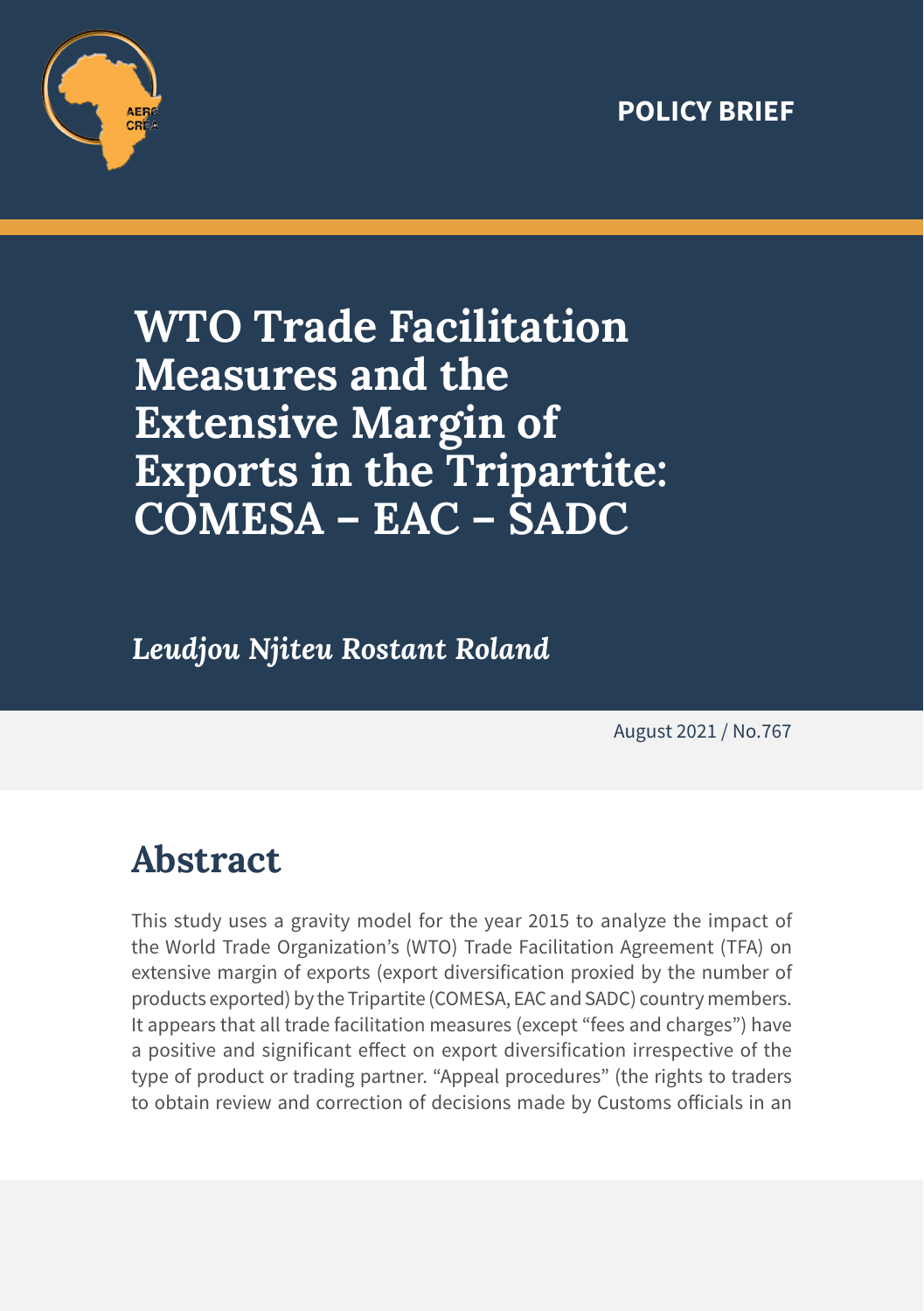administrative and/or judicial proceeding) measures have the most critical effect. Exports within the Tripartite are more impacted than exports with partners outside the region. The increase in number of exported products is higher for commodities than for manufactured goods with intra-tripartite exports, whereas the opposite is observed with exports to partners in the rest of the world. Counterfactual analysis shows that if the Tripartite countries comply with regional best practice (or the WTO requirement) in trade facilitation, "advance rulings" (binding information about customs treatment of goods before imports) and "appeal procedures" measures would have the greatest effect on exports diversification respectively within the Tripartite, and with the rest of the world. SADC trade facilitation policies perform better than the EAC's and COMESA's, regardless of the type of product, partner, or trade facilitation measure (except for "fees and charges"). The EAC performs better than COMESA. This study recommends implementing the WTO TFA which could increase export diversification both within the Tripartite Free Trade Area and with rest of world partners.

#### **Introduction**

June 10, 2015, is a historic date in the process of economic integration of the African continent. The 26 member countries<sup>1</sup> of the Common Market for Eastern and Southern Africa (COMESA), the East African Community (EAC) and the Southern African Development Community (SADC) decided to merge and launch a Tripartite, which is the biggest-ever Free Trade Area (FTA) in Africa. It covers about 80% of the African continent, from the Cape (South Africa) to Cairo (Egypt). This "Grand FTA" forms an important economic bloc of \$1,087 billion in gross domestic product (GDP), or about 84% of sub-Saharan Africa's (SSAs) GDP (57% of African GDP). One of the Tripartite FTA objectives, as mentioned in the final report (paragraph 40) of the first Tripartite Summit of Heads of State and Government held in Kampala (Uganda) in October 2008, is to provide "...a wider choice..." of goods and services to its 600 million potential customers.

The Tripartite FTA has experienced an upward trend in the value of its total exports since the early 2000s. The contrasting trade outcome is the downward trend of the number of exported products, also called the extensive margin of exports (Dennis and Shepherd, 2007; Persson, 2013; Persson and Wilhelmsson, 2016; Beverelli, Neumüller and Teh, 2015). This drop in the number of exported products means a lack of export

<sup>1</sup> COMESA (19): Djibouti, Eritrea, Ethiopia, Sudan, Kenya, Uganda, Burundi, Rwanda, DRC, Malawi, Madagascar, Mauritius, Zambia, Zimbabwe, Comoros, Egypt, Libya, Seychelles, and Swaziland. EAC (5): Kenya, Uganda, Burundi, Rwanda, and Tanzania. SADC (15): DRC, Madagascar, Malawi, Mauritius, Zambia, Zimbabwe, Tanzania, Angola, Mozambique, Swaziland, Seychelles, Botswana, Lesotho, Namibia, and South Africa.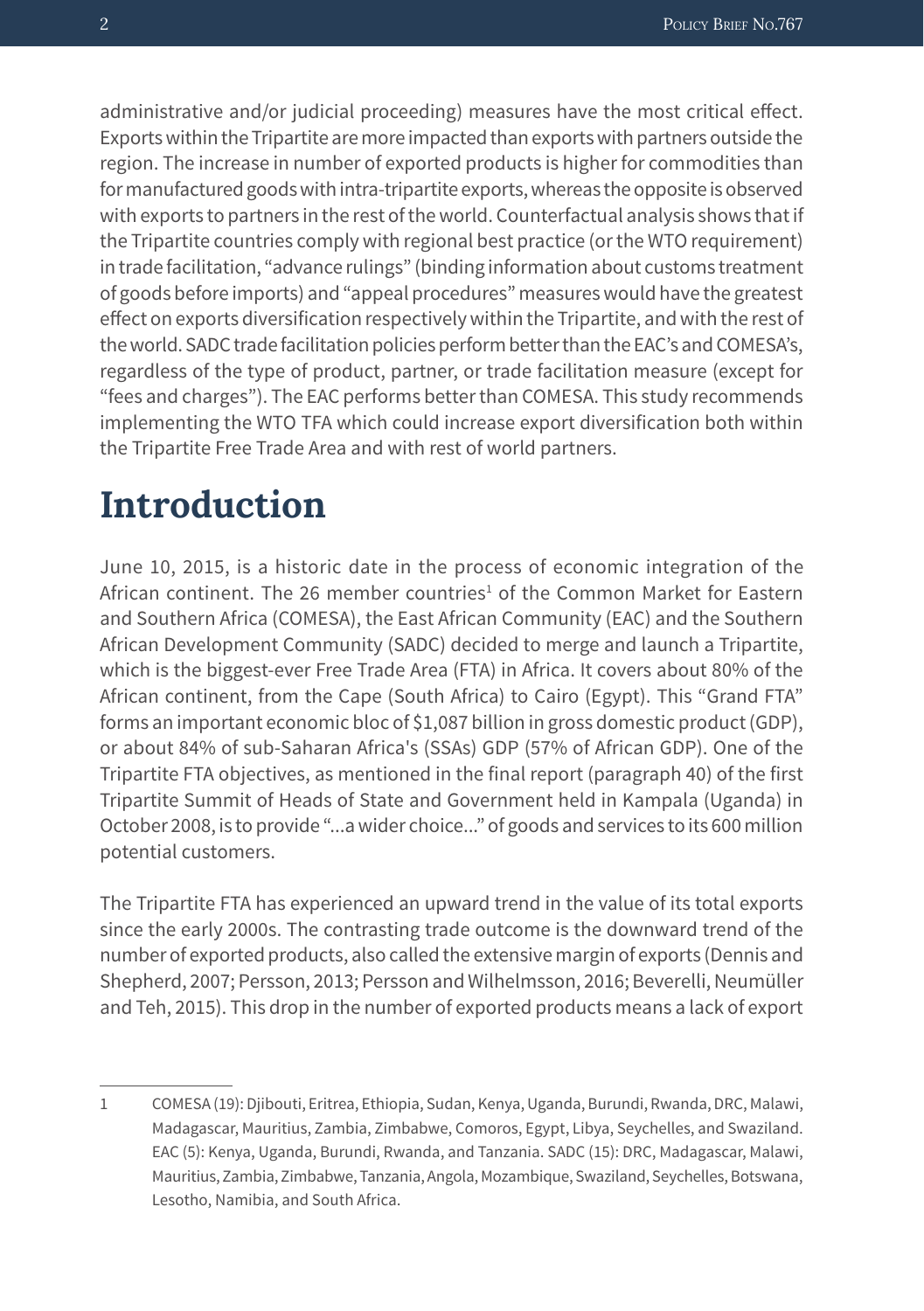diversification.2 Thus, export growth in the Tripartite FTA, as confirmed in a large body of studies in developing countries (e.g., see Amurgo-Pacheco and Pierola, 2008; Helpman, Melitz and Rubinstein, 2008; Besedes and Prusa, 2011), is mainly driven by the increase in the trade volume (quantity of the same products basket), also called the intensive margin of exports.

According to Melitz's (2003) seminal study on the heterogeneity of firms, the lack of trade diversification by the Tripartite FTA can be explained by the presence of trade costs that the region's traders face (see Pearson, 2011). Melitz (2003) theoretically gives a microeconomic explanation for the decision of firms to export after a trade cost reform. The main conclusions of Melitz's model predict that any reduction in trade cost would increase the productivity level of each firm and would enable the most productive firms (above a productivity threshold) to benefit from exports because their revenues allow them to cover fixed costs. Firms that exported before the reform would continue to export larger volumes (intensive margin), whereas those who operated within the country but did not export before the reform would enter export markets, and consequently supply new products in the international market3 (extensive margin).

The Tripartite FTA strategy comprises a comprehensive trade facilitation programme that intends to reduce trade costs within the region. This regional programme is largely consistent with the multilateral one concluded in the framework of the World Trade Organization (WTO)'s Trade Facilitation Agreement (TFA) (UNECA, 2011; Pearson, 2011) that has so far been ratified by 15 of the 26 Tripartite member countries.<sup>4</sup> The WTO defines trade facilitation as any activity that aims at the "simplification and harmonization of international trade procedures" (WTO, 2015). Trade procedures included here are: "…activities, practices and formalities of collect, presentation, communication, and transmission of data, and other information required for the mobility of goods in international trade".

So far, the level of compliance by the Tripartite FTA with the WTO's TFA legal provisions is still far below the WTO requirements. According to the Organisation for Economic Co-operation and Development's (OECD's) Trade Facilitation Indicators (TFI), which

- 3 The monopolistic competition hypothesis states: each firm produces a good that has a particular characteristic, but the good is not different in terms of its utility compared to other firm goods.
- 4 TFA Facility: http://www.tfafacility.org/

<sup>2</sup> In 2015, intra-tripartite exports were 81.34% (86.46% in 2000) for primary commodities and 83.98% (87% in 2000) for manufactured goods. As for exports with the rest of the world, it was 79.62% (86.32% in 2000) for primary commodities and 80.65% (86.24% in 2000) for manufactured goods. This suggests a relative lack of structural transformation in the Tripartite between 2000 and 2015.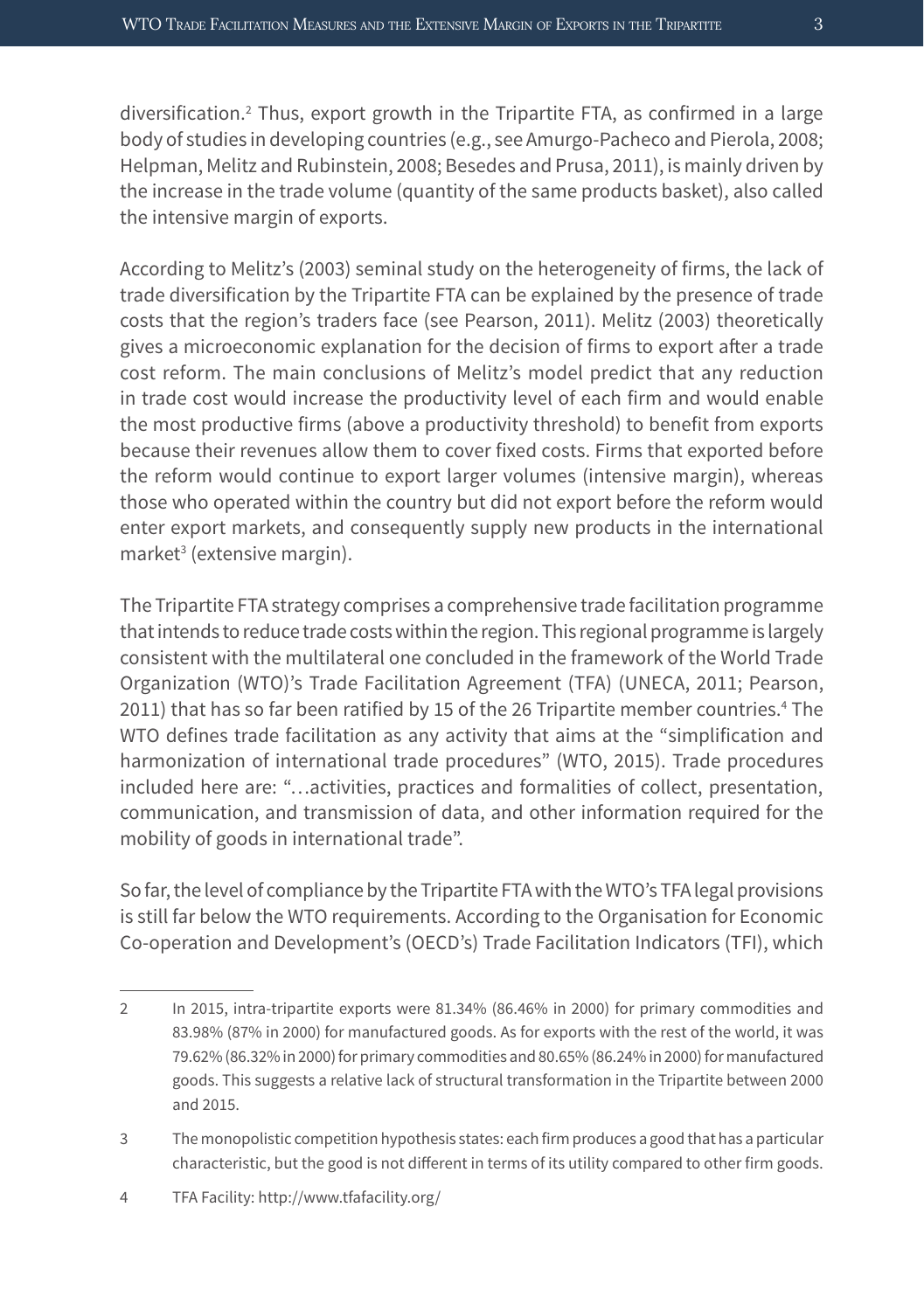follow a scoring system where a score of two (2) corresponds to best practice (WTO requirements), an average of 0.9403723 in 2015 at the regional level shows that much still needs to be done by many Tripartite country members to comply with the WTO requirements.

The WTO's TFA entered into force on 22 February 2017; it applied to each of the 20 Tripartite member countries that are WTO members<sup>5</sup>, whether it has ratified it or not. It might therefore impact the Tripartite FTA's whole economy. It can be expected that the implementation of the WTO's TFA would reduce certain trade costs<sup>6</sup> and positively increase export diversification (Melitz 2003).

As far as known, no study has looked at whether the low number of exported products by the Tripartite FTA could be explained to some extent by the low level of the WTO's TFA measures implemented by its member countries so far. The export growth of Tripartite country members does not augur well for the Tripartite FTA economy in the sense that manufactured goods exports still account for a small share of total exports: only 30.20% in 2015 compared to a few primary commodities that constitute 60.9% (notably mineral fuel/lubricants, the largest share of total exports in 2015 at 33.82%).7 It would be very important for the Tripartite member countries to have a strong export performance that, according to Blanke et al. (2011), does not necessarily mean high export growth but also an increased export diversification from low value-added activities (primary commodities) to higher value-added ones (manufactured goods). By diversifying, Tripartite member countries are better able to lower the volatility of growth through a reduced vulnerability of exports to external shocks (Fundari, 2013), notably due to primary commodity prices' volatility on the international markets. So, what would the export diversification effect be for the Tripartite FTA if the legal provisions concluded in the framework of the WTO's TFA are implemented (WTO requirement)?

The main objective of this study was to determine the impact of the implementation of the WTO's TFA measures on the extensive margin of exports in the Tripartite FTA. Specifically, answers were sought to the following questions: What are the export diversification effects of each WTO TFA measure, and which one has the most impact?; Which type of product (primary commodities or manufactured products) is the most

<sup>5</sup> Eritrea, Ethiopia, Sudan, Comoros, Libya, and Swaziland are not WTO members.

<sup>6</sup> See table for the correspondence between each TFA measure and trade cost reduction.

<sup>7</sup> Shares computed by the author from data collected from the World Integrated Trade Solution (WITS) (World Bank). Primary commodities (SITC  $0 + 1 + 2 + 3 + 4 + 68$ ) and manufactured goods (SITC 5 to 8 less 667 and 68) are considered in the Standard International Trade Classification: http://unctadstat.unctad.org/EN/Classifications/DimSitcRev3Products\_DsibSpecialGroupings\_ Hierarchy.pdf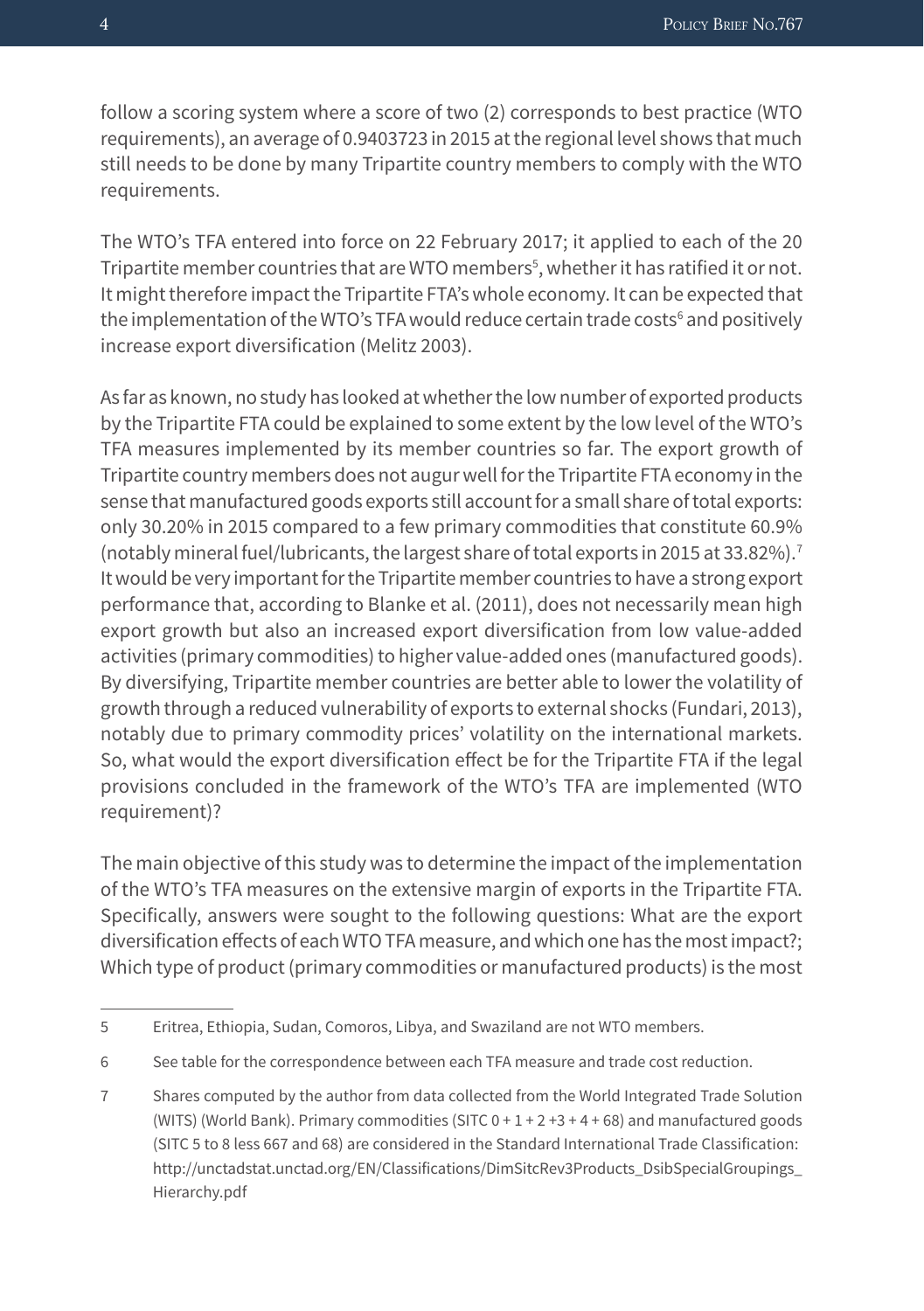affected, and by which of the WTO's TFA measures?; What is the export diversification effect if all Tripartite countries move up to best-performing country level (similar to Mauritius)?; Does the WTO's TFA implementation most affect export diversification within the Tripartite, or with other partners? Which economic bloc, the EAC, COMESA or SADC, has the most important diversification effect, and through which type of product?

The results of this study could encourage the implementation of WTO's TFA measures and guide the position of policy makers and trade negotiators in negotiating the SADC/EAC-EPA (Economic Partnership Agreement) with the EU, the Tripartite FTA, and the African Continental Free Trade Agreement (AfCFTA), as well as other trade discussions. It could also help the design of aid-for-trade strategies at the national/ regional level through the selection of projects that should benefit from technical and financial assistance in terms of the WTO's TFA compliance.

# **Conclusion and policy implications**

The 26 Tripartite member countries that are WTO members are bound to implement at different rates the WTO's TFA that entered into force in February 2017. Compliance with these provisions is likely to have a positive impact on export diversification for the Tripartite. The results of this study that estimates the effect of each WTO TFA measure on the number of exported products (primary products and manufactured products) within the Tripartite and with the rest of the world could be very helpful for policy makers and negotiators in the region.

The results of this study show that the WTO's TFA has a positive effect on the diversification of Tripartite exports irrespective of the type of product, the trading partner, or the trade facilitation measure. The most important effect on manufactured goods is observed with rest-of-the world partners, whereas with other Tripartite partners the TFA mostly affects primary commodities.

This study recommends implementing the WTO TFA if policy makers want to increase export diversification both within the Tripartite and with external partners. Special attention should be paid to "appeal procedures" measures to increase the number of export products both within and outside the Tripartite Free Trade Area. Tripartite member countries should rely on "appeal procedures" and "advance rulings" for helping them to export the greatest number of products in the region. This would help them attain best regional practice and compliance with the WTO requirement. SADC, and the EAC to a lesser extent, should be the main leading economic blocs to address the challenges of facilitating trade for the economic transformation for Tripartite member countries.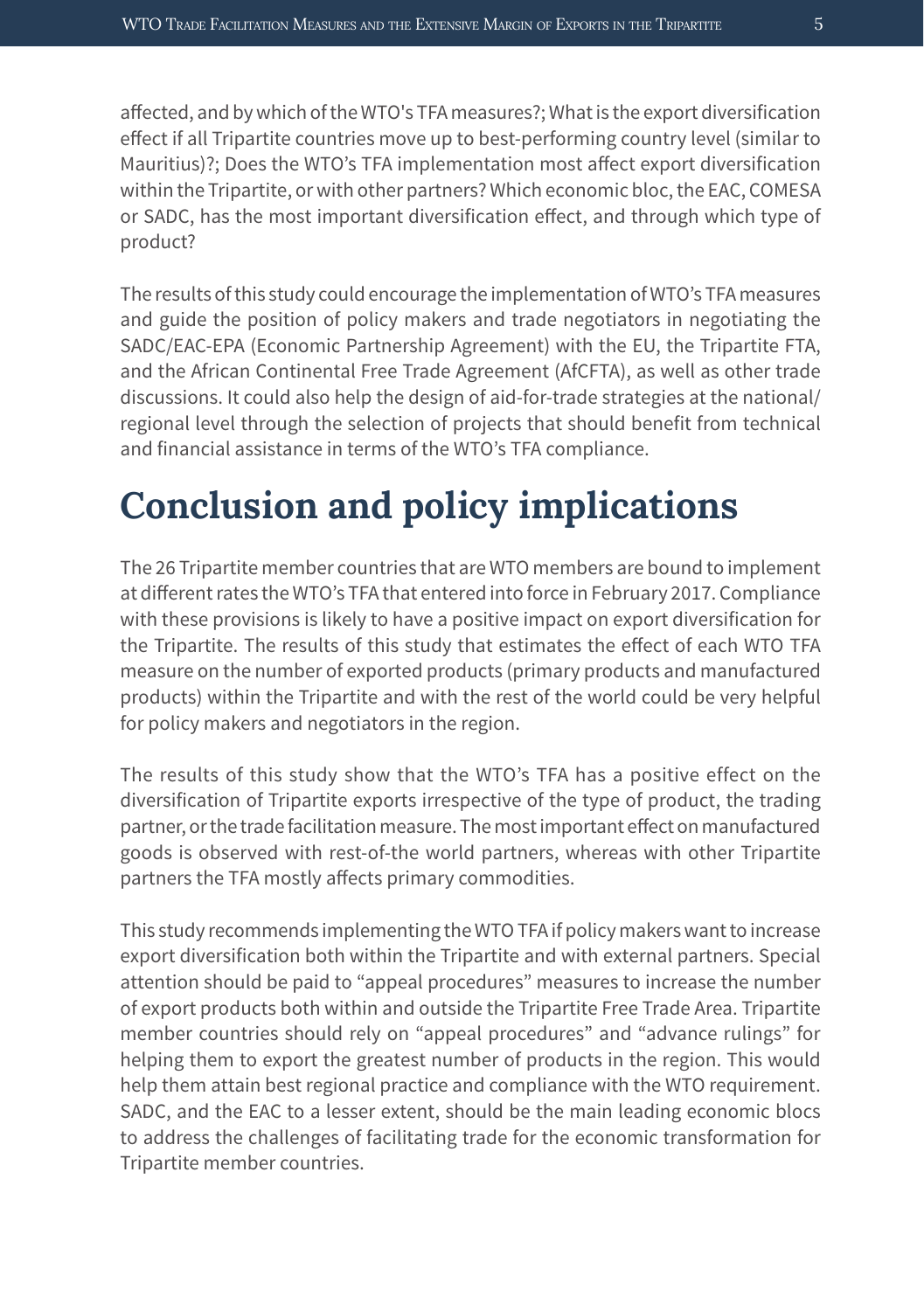Although many studies have shown that the WTO's TFA would be positive for export diversification, many countries have proven to be reluctant to ratify this agreement. TF measures raise some concerns and have failed to win unanimous support at the WTO; notably for developing countries (South Centre, 2011; ICTSD, 2012). Many of these countries believe that the agreement on TF will only open their markets to imports from developed countries, which will weaken the local industry while strengthening the deficits of trade balance. Further research should tackle this by investigating the impact of the WTO's TFA on imports, deindustrialization, and the balance of payments.

#### **References**

- Amurgo-Pacheco, A. and M. Pierola. 2008. "Patterns of export diversification in developing countries". Policy Research Working Paper No. 4473. World Bank, Washington, D.C.
- Berthou, A. and L. Fontagné. 2008. "The euro effects on the firm and product-level trade margins: Evidence from France". CEPII Working Paper No. 2008-21. (I am unable to make an in-line comment so will add comments next to items.) Please add name of institution and place of publication.
- Besedes, T. and T. Prusa. 2011. "The role of extensive and intensive margins and export growth". Journal of Development Economics, 96(2): 371–9.
- Beverelli, C., S. Neumüller and R. Teh. 2014. "A new look at the extensive trade margin effects of trade facilitation". WTO Staff Working Paper No. ERSD-2014-16. World Trade Organization, Geneva.
- Beverelli, C., S. Neumüller and R. Teh. 2015. "Export diversification effects of the WTO Trade Facilitation Agreement". World Development, 76: 293–310.
- Blanke, J., Z. Brixiova, U. Dadush, T. Gurcanlar and G. Iarossi. 2011. Exports, FDI, and Competitiveness in Africa. The African Competitiveness Report 2011. Geneva: The World Economic Forum.
- Cadot, O., C. Carrère and V. Strauss-Kahn. 2011. "Trade diversification: Drivers and impacts". Mimeo. International Labour Organization, Genève.
- Cheng, I.-H. and H. Wall. 2005. "Controlling for heterogeneity in gravity models of trade and integration". Federal Reserve Bank of St. Louis Review, 49–63.
- De Sá Porto, P., O. Canuto and C. Morini. 2015. "The impacts of trade facilitation measures on international trade flows". Policy Research Working Paper No. 7367. The World Bank, Washington, D.C.
- Dennis, A. and B. Shepherd. 2007. "Trade costs, barriers to entry, and export diversification in developing countries". Policy Research Working Paper No. 4368. The World Bank, Washington, D.C.
- Eaton, J., S. Kortum and F. Kramarz. 2004. "Dissecting trade: Firms, industries, and export destinations". American Economic Review, 94: 150–4.
- Eichengreen, B. and D. Irwin. 1998. "The role of history in bilateral trade flows". In J.A. Frankel, ed., The Regionalization of the World Economy. Chicago: The University of Chicago Press.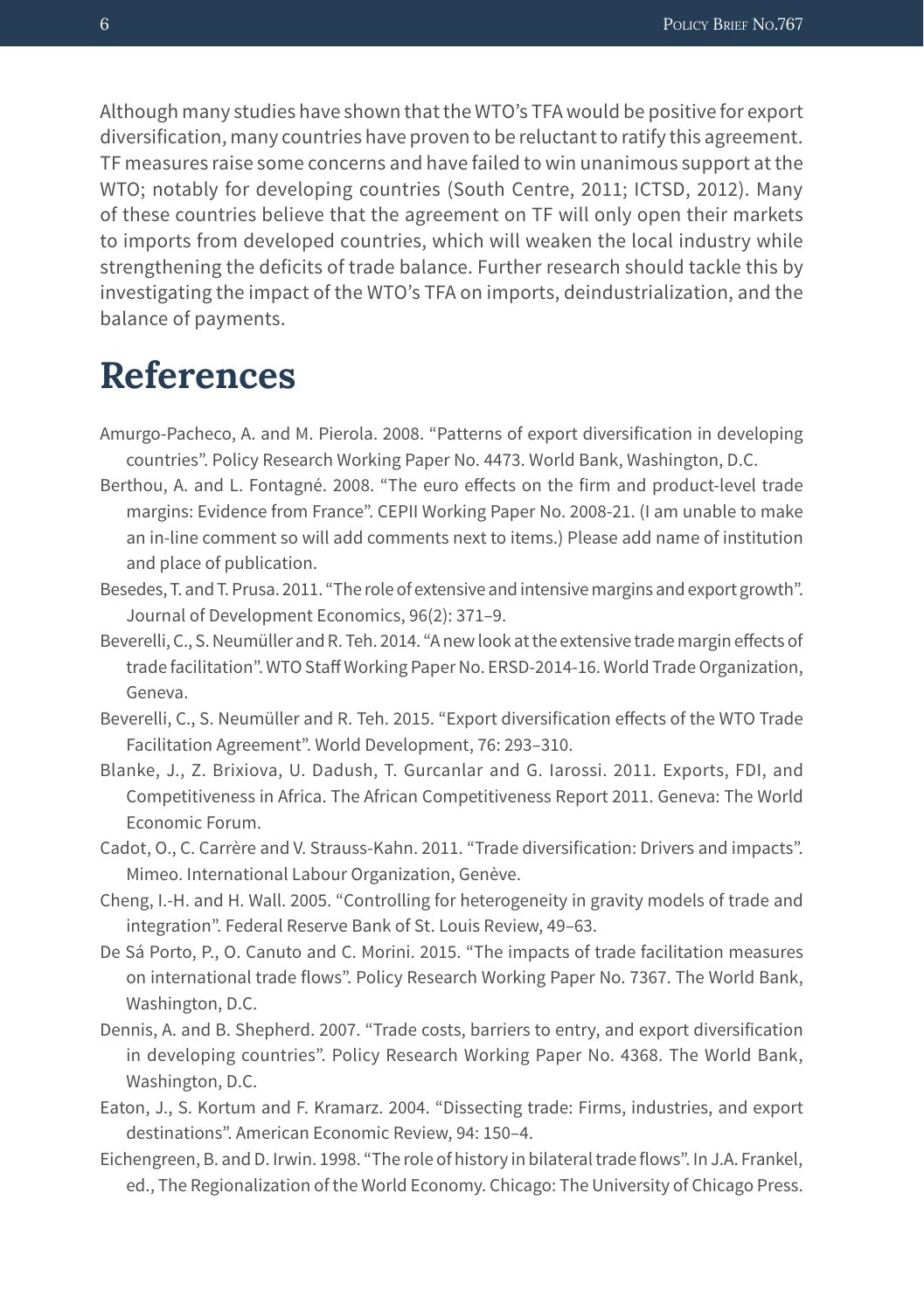- Feenstra, R., R. Lipsey and H. Bowen. 1997. "World trade flows, 1970–1992, with production and tariff data". NBER Working Paper No. 5910. National Bureau of Economic Research, Cambride, Massachusetts.
- Fontagné, L., G. Orefice and R. Piermartini. 2016. "Making (small) firms happy: The heterogeneous effect of trade facilitation measures". WTO Staff Working Papers No. ERSD-2016-03. World Trade Organization, Economic Research and Statistics Division, Genève.
- Fundari, T. 2013. "An analysis of Africa's export performance and export similarity for select countries within the Tripartite Free Trade Area market". Tralac Trade brief No.S13TB03/2013. Tralac, Stellenbosch.Please supply more information. What tye of publication is this? Putting the details provided into a browser did not yield any results.
- Helble, M., C. Mann and J. Wilson. 2009. "Aid for trade facilitation". Policy Research Working Paper No. WPS 5064. The World Bank, Washington, D.C.
- Helpman, E., M. Melitz and Y. Rubinstein. 2008. "Estimating trade flows: Trading partners and trading volumes". Quarterly Journal of Economics, 123: 441–87.
- Hillberry, R. and D. Hummels. 2008. "Trade responses to geographic frictions: A decomposition using micro-data". European Economic Review, 52: 527–50.
- Hoekstra, R. 2013. "Boosting manufacturing firms' exports? The role of trade facilitation in Africa". IEE Working Paper No. 197. ISBN 978-3-927276-83-3, RuhrUniversität Bochum, Institut für Entwicklungsforschung und Entwicklungspolitik (IEE), Bochum Please add place of publication
- Hummels, D. and P. Klenow. 2005. "The variety and quality of a nation's exports". American Economic Review, 95: 704–23.
- ICTSD. (2012). "Signs of momentum in WTO Doha round talks, Lamy says". Bridges Weekly Trade News Digest, 16(33), 3 October.
- Inmaculada, M.-Z. and L. Márquez-Ramo. 2008. "The Effect of Trade Facilitation on Sectoral Trade". The B.E. Journal of Economic Analysis & Policy, De Gruyter, 8(1):1-46 . Please add place of publication
- Lee, H.-y. and C-S. Kim. 2012. "The impact of trade facilitation on the extensive and intensive margins of trade: An application for developing countries". Journal of East Asian Economic Integration, 16(1): 67–96.
- Melitz, M. 2003. "The impact of trade on intra-industry reallocations and aggregate industry productivity". Econometrica, 71(6): 1695–725.
- Moïsé, E. and S. Sorescu. 2013. "Trade Facilitation Indicators: The Potential Impact of Trade Facilitation on Developing Countries' Trade". OECD Trade Policy Paper No. 144. OECD Publishing. Paris.Please add place of publication
- Moïsé, E., T. Orliac and P. Minor. 2011. "Trade facilitation indicators: The impact on trade costs". OECD Trade Policy Working Paper No. 118. OECD Publishing. Paris. Please add place of publication
- Njinkeu, D., J.S. Wilson and B. Fosso. 2008. "Expanding trade within Africa: The impact of trade facilitation". Policy Research Working Paper No. WPS 4790. The World Bank, Washington, D.C.
- Organisation for Economic Co-operation and Development (OECD) Trade Facilitation Indicators Database. OECD. Paris. Available at http://sim.oecd.org/Default.ashx?lang=En&ds=TFI.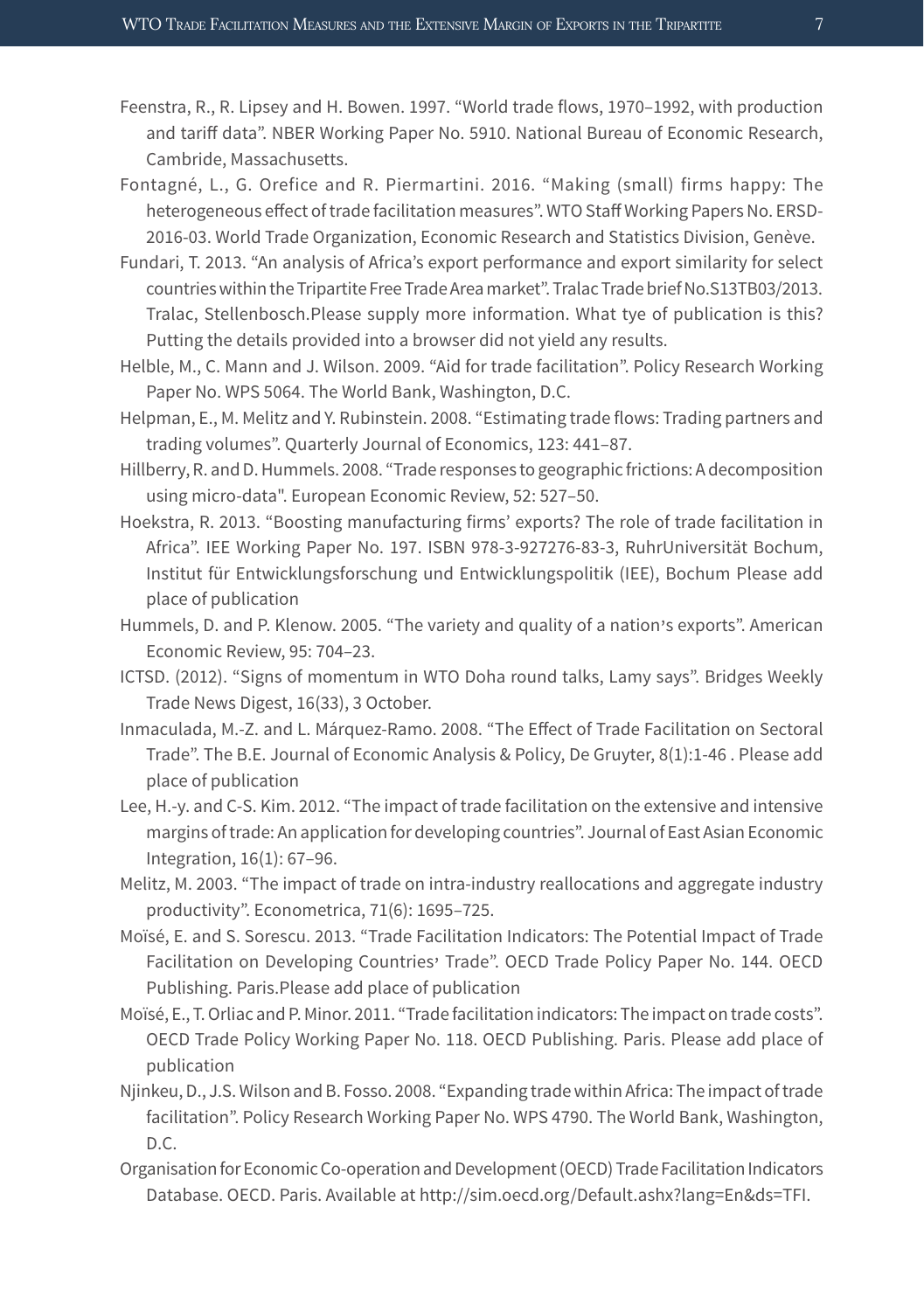Pearson, M. 2011. "Trade facilitation in the COMESA-EAC-SADC Tripartite free trade area". Tralac Working Paper No. S11WP11/2011. Tralac, Stellenbosch.Please add place of publication

- Persson, M. 2008. "Trade facilitation and the EU-ACP economic partnership agreements". Journal of Economic Integration, 23(3): 518–546.
- Persson, M. 2013. "Trade facilitation and the extensive margin". The Journal of International Trade & Economic Development, 22(5): 658–693.
- Persson, M. and F. Wilhelmsson. 2016. "EU trade preferences and export diversification". World Economy, 39(1):16-53. Please supply page numbers
- Portugal-Perez, A. and J. Wilson. 2008. "Why trade facilitation matters to Africa?" World Bank Policy Research Working Paper Series No. 4719. The World Bank, Washington, D.C.
- Seck, A. 2017. "How facilitating trade would benefit trade in sub-Saharan Africa". Journal of African Development, 19(1): 1–26.
- South Centre. 2011. "Trade Facilitation State of Play and Implications of an 'Early Harvest' for Developing Countries". Geneva: South Centre, May.
- Turkson, F. 2011. "Logistics and Bilateral Exports in Developing Countries: A Multiplicative Form Estimation of the Logistics Augmented Gravity Equation". Discussion Paper No. 11/06, University of Nottingham, Nottingham, CREDIT.
- UNECA. 2011. "Study on the establishment of inter-RECs' free trade areas in Africa: Drawing on lessons from the COMESA-SADC-EAC FTA experience". Final Report, United Nations Economic Commission for Africa. Addis Ababa, Ethiopia.
- Wilson, J., C. Mann, C. and T. Otsuki. 2004. "Assessing the potential benefit of trade facilitation: A global perspective ". Policy Research Working Paper No. 3224. The World Bank, Washington, D.C.
- World Integrated Trade Solution (WITS) Database. World Bank Group. Washington, D.C. Available at https://wits.worldbank.org/
- WTO. 2015. "World Trade Report 2015. Speeding up trade: Benefits and Challenges of Implementing the WTO Trade Facilitation Agreement". World Trade Organization, Geneva.

Yotov, Y., R. Piermartini, J.-A. Monteiro and M. Larch. 2016. "An Advanced Guide to Trade Policy Analysis: The Structural Gravity Model". Geneva: World Trade Organization Publications.